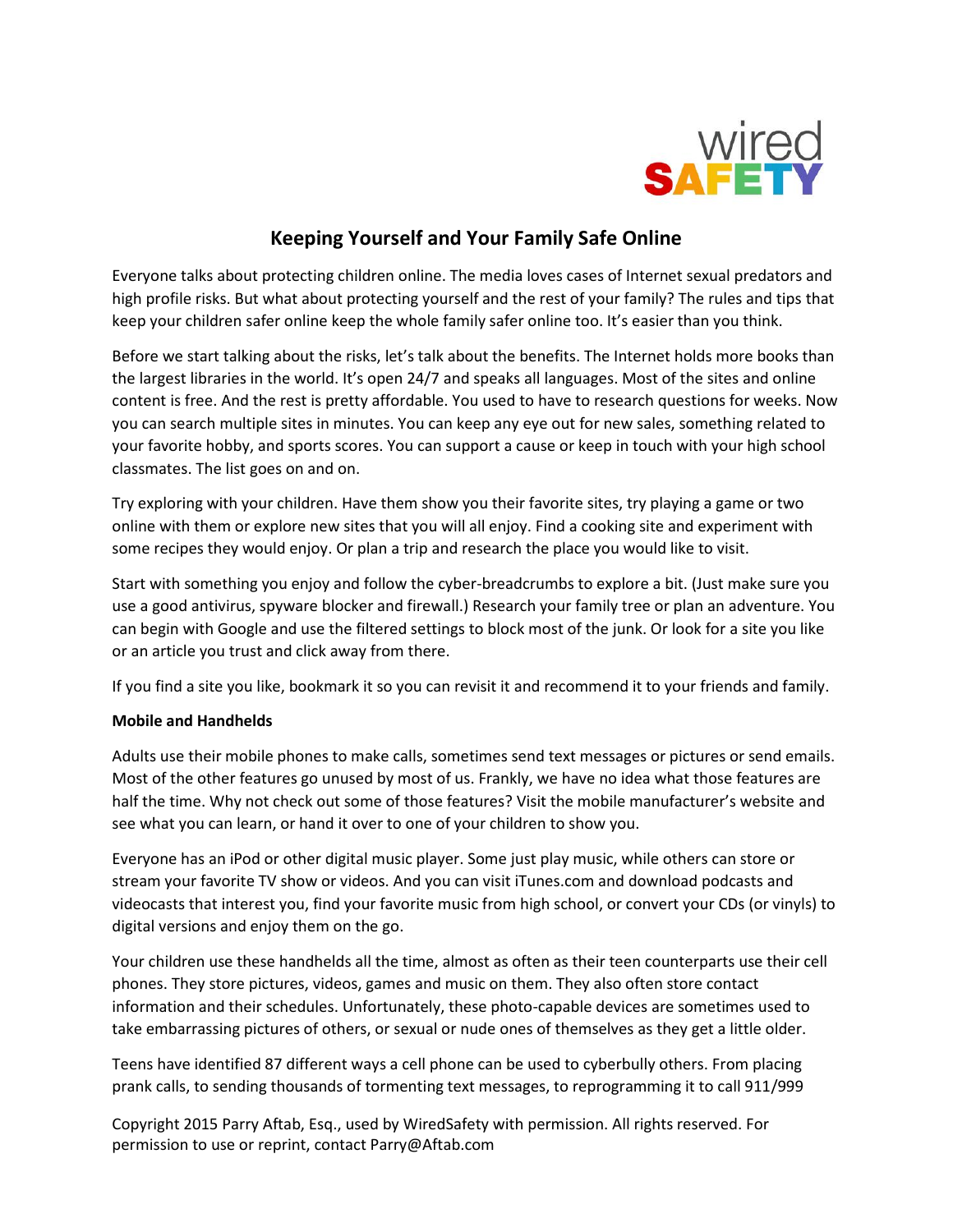whenever they speed-dial Mom, to posing as them to torment their friends, accessing private information and intimate images, the list goes on and on.

Intimate images taken when they are bored, infatuated or under the influence are becoming more common. These are typically called "sexting" and is when a preteen or teen takes a nude or sexual picture or video of themselves and share it with their boyfriend, girlfriend or anyone who is interested. (Talking sex isn't sexting, only pictures and video are.)

Far too many teens and a surprising number of preteens are engaged in taking these pictures, sharing them with others or storing them on handheld devices, cell phones, gaming devices or their computer.

When teens and preteens are hanging out in groups, they frequently get into trouble with their cell phones. They take photos they shouldn't be taking. They place prank calls. And often send text messages that shouldn't be sent. They use the cell phones to bypass traditional computer filters.

Some parents have come up with a simple solution to these risks. Have your children's friends (and your child) park their cell phones with you while at a party in your home. Give them back when they leave and let them use your house line to call anyone they need.

Cell phones are now providing them with more power in their backpacks, pockets and purses than most big corporate computers could provide a few years ago. It's an area where we are seeing abusive and risky behavior very often. Ask your children to show you their own cell phones and mobile devices. Make it a surprise spot check. Then scroll through the pictures and videos they store. (Check their cloud storage accounts too!)

Tried and trusted safety tips about keeping their computers in a public place are long out of date. Now, they have to rely on the filter between their ears and exercise good judgment and care wherever they are connecting or using technology. It's our job as parents to upload our values and common sense to those filters on a regular basis.

# **The 3Cs – Content, Contact and Cost**

Unless you have a safety guide on every single device and feature in your household, it's hard to keep up. Parry Aftab created the 3Cs to help. They stand for "contact," "content" and "cost." By using them, you can spot the risks and solutions for each risk, technology by technology, application by application and device by device without a degree from MIT.

Contact risks relate to direct communication features. How can people contact you using the technology and how can you (or your children) contact others? These include text messaging, instant messaging, phone calls, emails, direct messages, Twitter, Facetime, Skype and chat. It also includes voice chat on video game devices, such as Xbox.

Content risks include all information and media. It includes personal information posted online, as well as music, movies, video and text content. It covers pornography, misinformation, hate, and hype, as well as all other content issues.

Cost has two parts. One relates to commercial risks, like targeted advertising, ID theft, hidden charges or fraud risks. The other relates to all financial risks, such as lawsuits for pirating music, viruses that destroy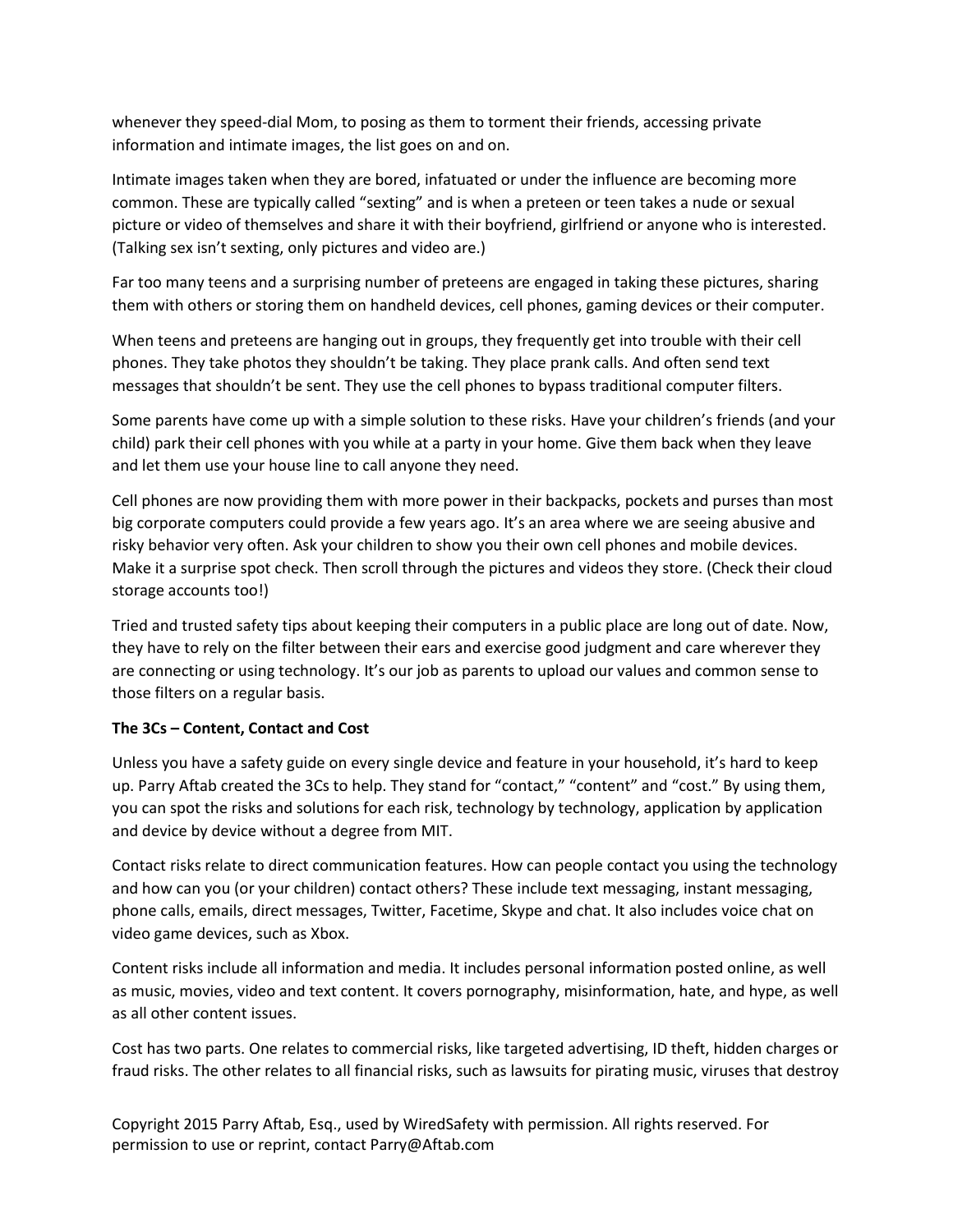your data or your devices and someone calling China too often from their cell phones. (In Europe this 3C approach is content, contact and commercialism, reflecting a sensitivity to marketing to children online.)

Once you can identify which risk or combination of risks apply to that feature, application or device, finding a solution is easier. Some involve education or warnings – "Don't call China too often!" Some can be remedied with technology tools, such as device settings, anti-virus programs and spyware blockers. And some can only be managed by avoiding them entirely – such as not giving a child who is too young to handle it correctly a multi-feature Internet-ready cell phone or gaming device. It comes down to being a smart consumer and making the right choices child by child for your family.

## **Technology: The Risks to Your Children by Age**

If your children are 8 or under:

Here are some basic guidelines to get started on setting rules for children under 8 years of age to follow when online. Think of these as a "cheat sheet." Most of the children under 6 are not yet interactive (with the exception of virtual worlds, videos, educational games, YouTube and DS).

They are not yet using messaging, e-mail, text or chat technologies (to their parents' knowledge), without parental supervision or their heavy use of parental controls. This is changing, though, with many younger kids using interactive sites for preteens.

We advise that parents carefully supervise their kids' use of these sites until they are old enough to understand risks online unless the sites have a safe site or other trusted seal of approval. If your kids are more interactive, use the tips for the next older group below.

### 8 to 10 Years:

Most are beginning to use interactive technologies, such as messaging, texts and cell phones, and the more precocious may also be trying to use social networking/profile sites, such as Instagram or Facebook, by lying about their age.

Cyberbullying starts to expand at this age. Cell phones are becoming more common in this age group, as are all gaming devices, handheld and laptops. Spyware is typically a real problem at this age too, as they begin to download things and use game cheat and code sites, usually rampant with spyware.

Kiddie hackers start their tricks often during these early years. (And they may include your child or one of his friends.) Keep intruders out with a firewall. And passwords, as with all ages, are the root of all cyber-evil. Choose one that is easy to remember, but hard to guess and is different for each site.

### Older Preteens (11 – 12 year olds)

Most in this age range are now using interactive technologies and many have cell phones at this age. All are playing interactive games, some on handheld gaming devices or desktop devices, some on their cell phones or iPods, some on their PCs and some online. Parental controls become trickier with they reach 11 or 12, because they tend to over-block the sites they want and need. The settings become complicated and the fit is rarely right.

They are also entering the prime of their cyberbullying life. Social networks/profile sites are a growing problem at this age. This is the age range is when the trouble usually begins. They want to be "older"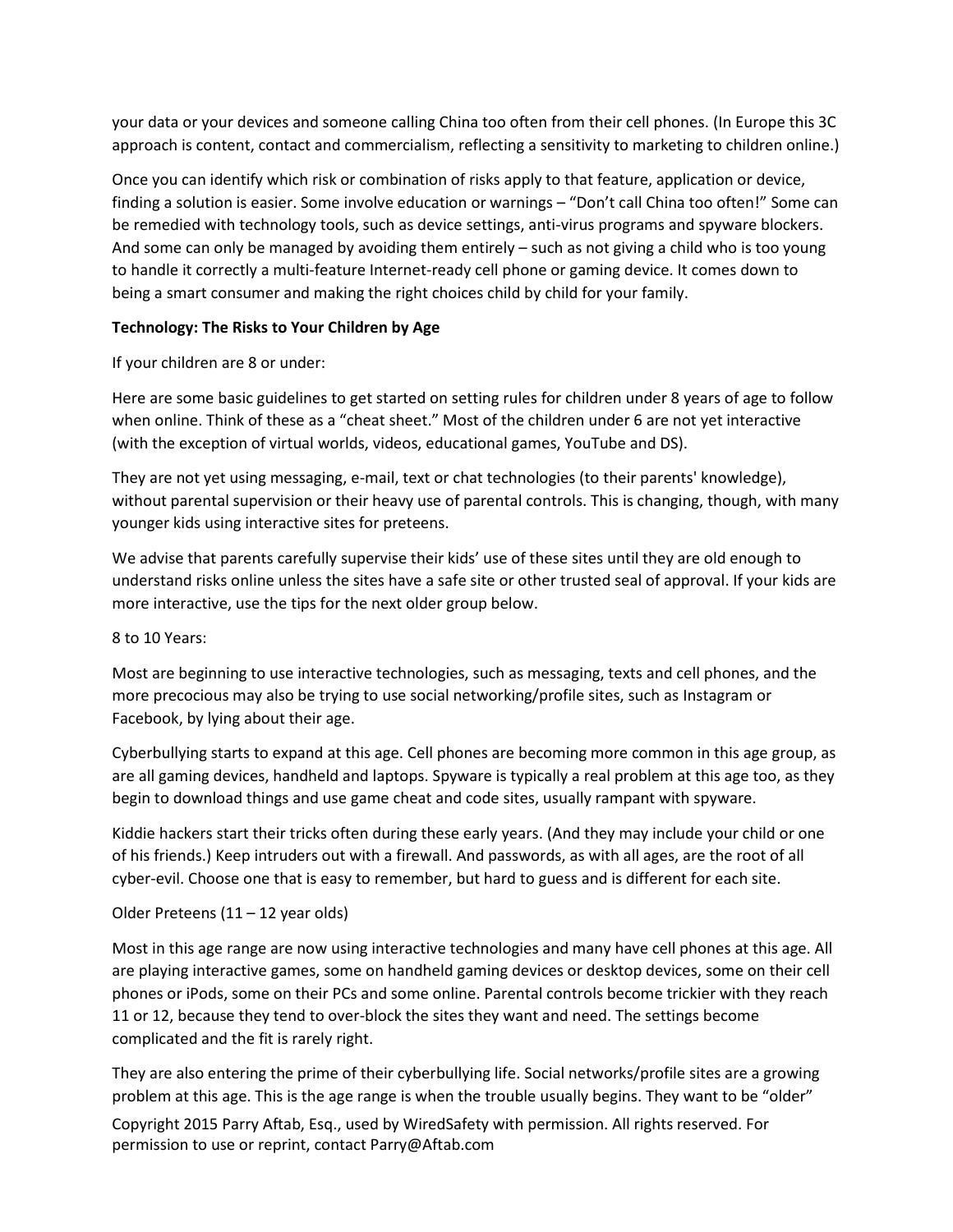and do what they think teens do. That means they are taking risks by the truckload. Sexting (when they send sexually provocative or nude pictures of themselves to others) starts at 12 with some girls. They often lie about their ages on social networks too to get past the age rules.

### Early Teens (13 - 15 Years)

Social networks such as Facebook, Instagram, YouTube, Tumblr and to a lesser degree, Twitter, along with texting and gaming consume their time and lives. (YouTube is vastly the most popular of these, with more than 78% of teens polled having an account on YouTube.) Parental controls are not effective at this age. Gaming devices and handhelds are being used by most of the younger male teens and they can access the Internet from their palm-tops and gaming devices, often without parents knowing. Risky behaviors and the attraction of 15 megabytes of fame cause many of the younger teens to act out, either because they don't have the tech safety skills or the judgment to act otherwise.

They are vulnerable, impulsive and often in need of attention, affection and approval. This is when the risk of meeting and inappropriate communications with strangers are the biggest problem. The 13 year olds are at the greatest risk, and most serious cases of sexual exploitation by adult online occur at this age.

They want to act and be seen as older and more mature and are often flattered by the attention of adult men. (Note we are now seeing female Internet sexual predators exploiting young teen boys they meet on interactive game sites.) Luckily, the younger teens tend to fear sexual exploitation and tend to avoid offline meetings. If the young teen is at-risk, they are particularly at-risk to adult predation.

Sex tends to be a big draw at this age. Cyberbullying turns into sexual harassment at this age too. Most cyberbullying-related suicides involve 13-14 year olds, more often than other age groups. It's a tough time for them. Be understanding and remember back to when we were that age. Technology magnifies these risks, so teach them to exercise care and use good judgment.

# Teens 16 Years and Older:

Their offline reputations and future can be easily impacted by what they do and post online. College recruiters, coaches, scholarship committees, employers and sources of recommendations, as well as their high school administrators, can be watching. Texting, Instagramming and social networks rule their existence, along with gaming devices (more for boys than girls in this age, as tween and young teen female gamers move on to other interests).

The risk of Internet sexual predators and everyday cyberbullying decreases, while online sexual harassment attacks, sexting and sextortion (blackmail involving the threat to expose intimate images) increase when romantic interests get involved. The teens, interestingly, spend more time with focused online activities or offline activities and spend less time texting and more calling on cell phones than they had in previous years. Chatlingo and emoticons are out too. ("OMG" and "LOL" are examples of chatlingo.) They may use shortened forms of words when texting or messaging, but they leave chatlingo and emoticons behind them. "They are sooo middle school," they claim.

Sexting becomes more common at this age, when they are often sexually active and when asked, will share a nude picture with someone they "love" and trust. And this often moves off of cell phones to webcams and other digital imaging devices to share in other ways.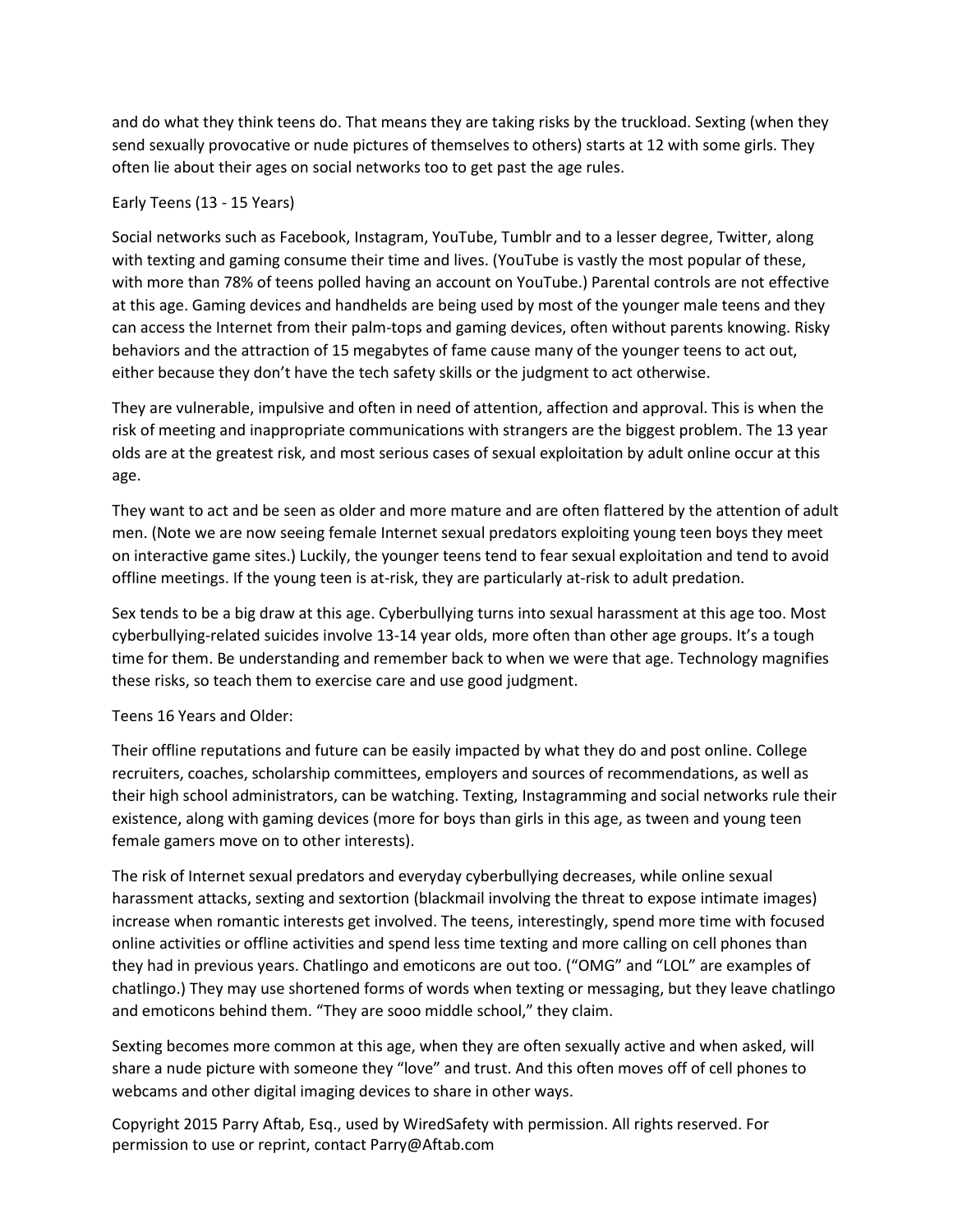Colleges, jobs, scholarships, awards, team selections and rankings are all more important than ever at this age. (And, yes, colleges are looking.) What they post online stays online forever, in one form or another. All bets are off here. If they aren't ready by 16, they will never be ready. It's time to take off the training wheels and be around with the first aid kit when they take the inevitable spill. Good luck! You'll need it.

## **Passwords – The Route of Most Cyber-Evil**

Most of our children (and we do too) choose passwords based on "20 Questions." They use the same 20 questions to come up with their passwords, like their middle name, their pet's name, their birth date,

the town they live in, their favorite movie, their best friend's name, the car they want to drive, the year they graduate, the college they want to attend, etc. The problem is that these are easy to guess for anyone who knows them pretty well. Just think about how many of these you could answer about your friends and others in your family members. And if you can guess theirs, they can probably guess yours too unless you are careful. And since most cyberbullying happens among classmates and acquaintances, they are vulnerable to their "frenemies" taking over and accessing their online accounts, sometimes posing as them to get them into trouble.

Security experts tell you to use a password with upper and lower case letters, numbers and symbols. That might be good for security experts, but it's really hard to remember. So, you have to write it down or stick it on a post-it sheet on your monitor to remember. That's not very secure, though.

Instead, use a sentence with a number in it. You start it with a capital letter and end it with punctuation (a symbol!). Upper case, lower case, numbers and a symbol. Easy to remember and hard to guess. You can use the site name in the sentence and you'll have what security experts suggest, a different password for each site that is secure and easy to remember. "Facebook has more than 1 billion users!" Holy cow! (And it's a pretty good password once you leave out the spaces.)

Or choose something only you would know, that is easy for you to remember and no one else can guess (even and especially your children). Choose your favorite character in a book and how old you were when you first read that book, or the best birthday present you ever got and how old you were when you got it. That gives you numbers and letters and is easy for you to remember, but hard for others to guess. Get it?

More than 85% of elementary school students and 70% of teens polled said that they had shared their passwords with at least one friend (often their boyfriend or girlfriend). That's one friend too many, especially when friends get into fights or couples breakup. It's not smart since when armed with their secrets and your passwords, your children's friends can do some serious damage.

Don't click "save my login and password" when using a computer that anyone else can access. And logout of your accounts when leaving your work computer untended, even and especially at home.

### **Cyberbullying and Harassment – Using Technology as a Weapon**

# *Separating the Men from the Boys*

Cyberbullying is when one young person uses technology as a weapon to hurt another. It's called cyberharassment when adults do the same thing. When someone takes over your accounts, passes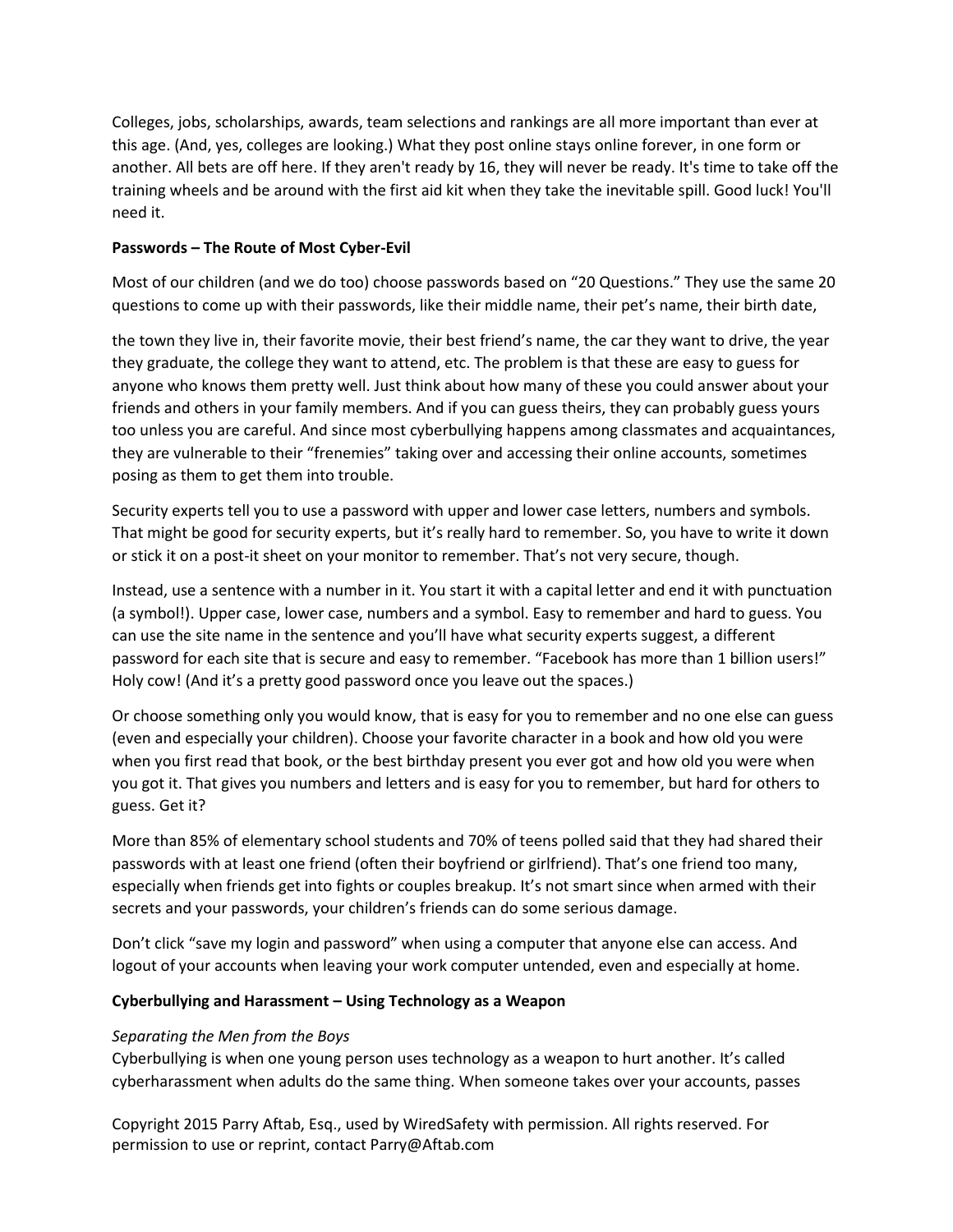nasty rumors, poses as you or makes private information public to hurt you, it's cyberharassment. When they do it to your children, it's cyberbullying.

Often adult offline disputes turn into cyberharassment. You end a marriage, break up with someone or have a problem at work and it goes online. But sometimes it starts by accident, and the person who receives your message feels attacked and launches a counter-attack against you. "They started it" doesn't matter. All fifty states have cyberharassment laws and if you send a message online designed to harass or annoy someone anonymously, you can go to jail for up to two years under federal law too.

The best way to handle any harassing message you may receive is by following the tip we created for elementary school students - "stop, block and tell!" You should stop and not answer back. It only feeds the harassment campaign. You should block the person or message. Why torment yourself further or give them access to you? And you should tell someone you trust to help you deal with it and keep it in perspective. (Seventy percent of cyberharassment and cyberbullying occurs anonymously, so you never know if it's your best friend, neighbor, coworker or ex.)

And if you are tempted to answer back…do something else. Parry Aftab, WiredSafety's founder, calls this "Take 5!" Do something you love to do for five minutes to help you calm down.

Review the tips for preteens and those for teens to learn more about how cyberbullying works at that age. Your role in any cyberbullying episode involving your child as the target is to be supportive. Give them a hug and tell them that you are sorry this happened to them. Promise not to make things worse and keep that promise. Visit StopCyberbullying.org to download the checklist for parents to help you understand if the police should be contacted. And remember that it took lots of courage for your child to come to you (only 5% of teens polled said they would tell their parents). Be worthy of that trust. Help them, don't overreact and make things worse. Before you call the FBI, RCMP or Home Office, give them a hug and make them feel loved, appreciated and safe.

### **Safe Shopping and Banking Online**

Shopping online is one of the best things about the Internet. You can find bargains, collectibles on Craigslist or eBay. You can download the latest CDs and locate that hard to find size. You can compare prices and conduct an online garage sale. It's open 24/7 and makes our lives easy. No traffic (at least not the vehicle kind) and no rain, snow or problems parking.

The problems come from scams, cybercriminals, and forgetting the one thing all shoppers have to remember – "Buyer Beware!" If it appears too good to be true, it's for a good reason – it's NOT true!

Start with trusted offline brand sites. The ones that have brick and mortar stores are sometimes easier to deal with when you need to return something or want a number to call for customer service. Then branch out to sites you can trust online, like Amazon. The further you stray from well-known brands, the more careful you have to be. See if anyone has certified their security practices, like VeriSign or McAfee Secure. Check and see if they have a privacy seal or the Socially Safe Best Practices Seal from WiredTrust (also founded by cyberlawyer Parry Aftab). Click on the seal to confirm that it is up to date.

Read the privacy policy (no matter how boring it is) and their terms of service. See if they offer returns and if so, who pays to ship them back. Search for the item in Google to see who else is selling it and for how much (always including the shipping price and sales tax when comparing prices).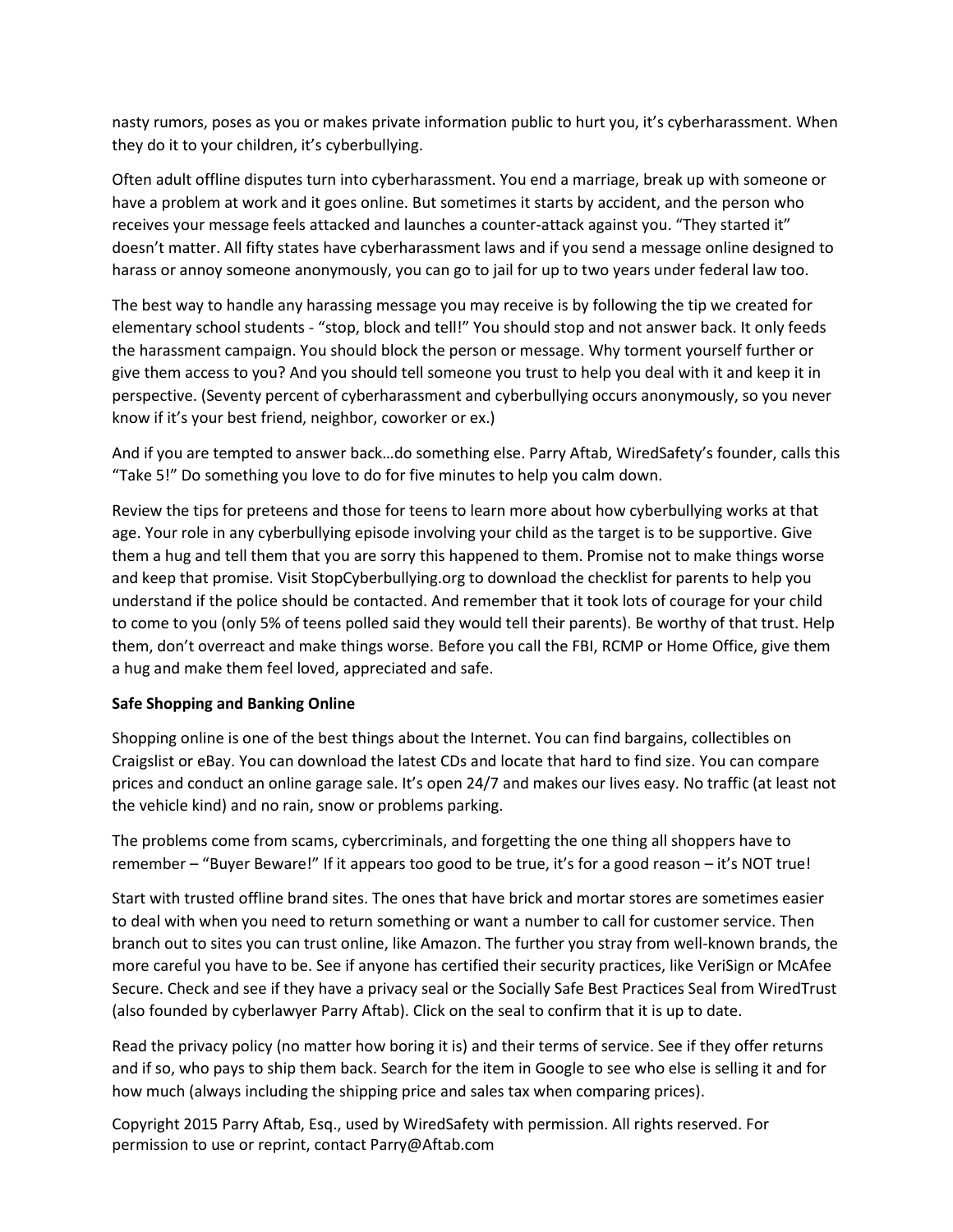When you are convinced it's what you want, at the right price and from someone you trust, the hard part begins. How are you going to pay for it? Keeping your bank details secure is crucial.

PayPal (owned by eBay) is now being used as a trusted payment method at many sites, not just eBay. It allows you to pay directly from your bank account, without the buyer having your banking information and gives you the option to use a credit card to fund the purchases as well. Note that if you pay from your bank account, certain consumer protection options that apply to credit cards may not be available to you if things go wrong. So, always select the credit card option when using PayPal.

All US credit cards are required to correct any billing related to fraud. They also have an obligation if you notify them in the manner set out on the back of your bill (and by certified mail!) to credit any charge related to a certain kind of dispute. And if you have a valid dispute that isn't resolved by the seller, that credit becomes permanent. Even if PayPal and other payment mechanisms offer you buyer protection, it may not be as good as what you get under existing credit card dispute laws. So, if in doubt, opt for a credit card payment.

But, even though using credit cards is safer when buying online, if you don't check your credit card statement you may miss fraudulent charges and early signs of ID theft. So, check them and let your credit card company know if you suspect unauthorized charges or fraud as early as possible. Some scammers only bill your card for small charges, under \$10. We often overlook smaller charges and \$10 times 500,000 unsuspecting victims can make you rich!

WiredSafety recommends using one card for all online purchases. It's easier to track spending and protect your financial identity at the same time.

When buying on sites such as Craigslist, where anyone can post an ad without having to prove their identity or the truth about their ad, be especially careful. Go with others to check out the item being sold, never get cornered alone in the basement or house and make sure you are certain it's what you want, at the price you are willing to pay for it and have all the pieces before you leave. Most Craiglist sellers don't accept credit cards. They are mostly people like you, selling something they don't need anymore.

If you are selling on Craigslist or Kijiji, don't let people drop by when you are alone. Move the item to the driveway, garage or other open area for them to check it out. You don't want anyone in your house you don't know. Make sure you are paid in full (preferably by cash) before they take the item or any part of the item. (You won't be able to sell a dresser without one of its drawers, or a set of china with seven place settings, very easily.) Don't hold an item. First come- and- paid- for first-served should be your motto.

Talk to your bank about security tips. Select a special password that is especially hard to guess for any financial sites and transactions. Don't save it on your computer. And don't share it with anyone, especially your children who may be tempted to buy that big screen plasma TV they wanted or share it with someone offering to split a \$50 million dollar inheritance from Nigeria's president with them if they put up the first \$5000. And check your bank statement every month as soon as it arrives. Some banks allow you to set an alert to let you know if there are online transactions or purchases being made using your account. Ask your bank.

Copyright 2015 Parry Aftab, Esq., used by WiredSafety with permission. All rights reserved. For permission to use or reprint, contact Parry@Aftab.com We work too hard for our money to lose it to scammers, criminals and creeps.